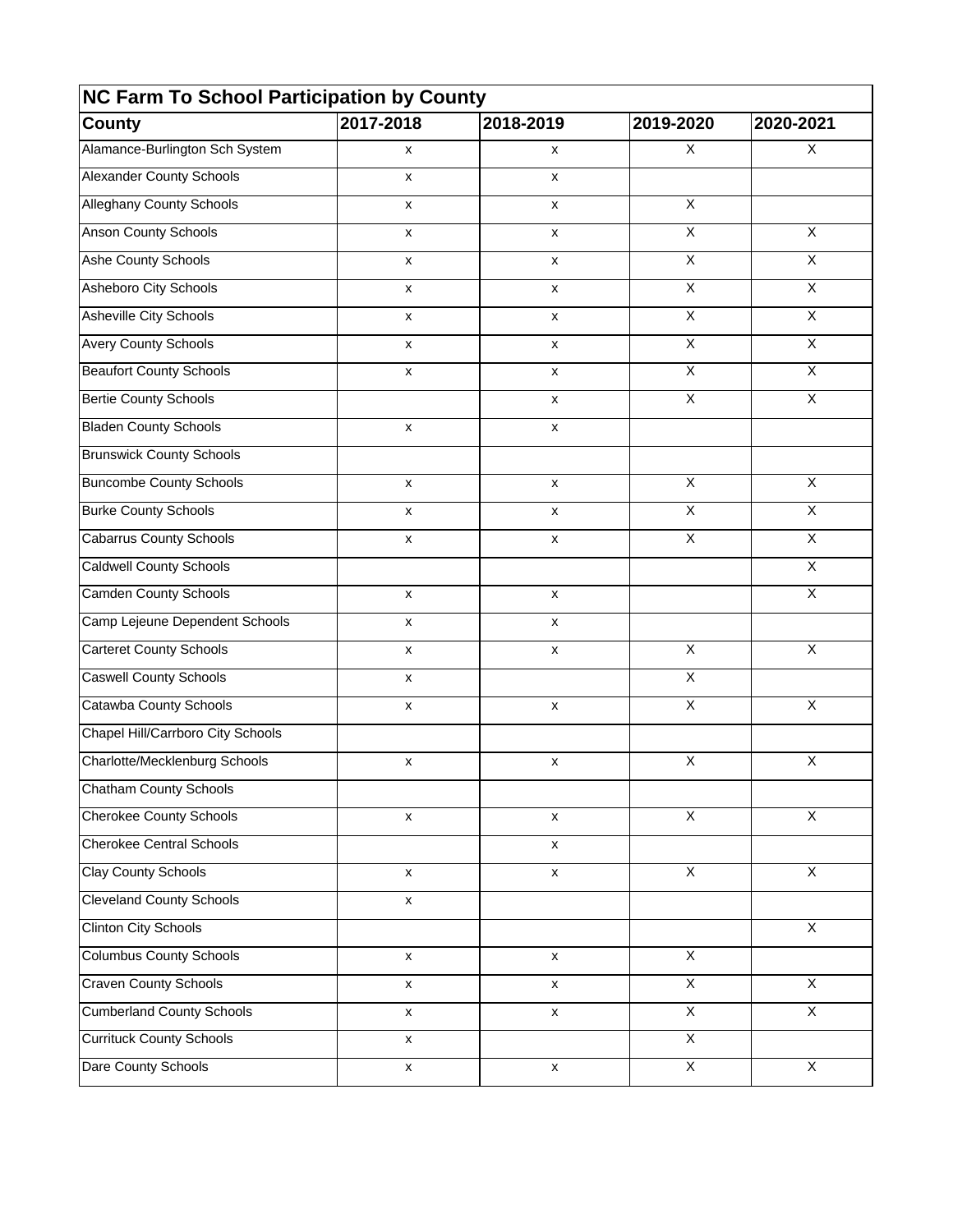| <b>NC Farm To Sc</b><br><b>County</b> | <b>School Participation by County</b> |                    |                         |                         |  |
|---------------------------------------|---------------------------------------|--------------------|-------------------------|-------------------------|--|
|                                       | 2017-2018                             | 2018-2019          | 2019-2020               | 2020-2021               |  |
| <b>Davidson County Schools</b>        |                                       |                    |                         |                         |  |
| Davie County Schools                  | X                                     | X                  | $\overline{X}$          | $\overline{X}$          |  |
| Duplin County Schools                 |                                       |                    |                         |                         |  |
| Durham Public Schools                 | X                                     | X                  | $\overline{\mathsf{x}}$ | X                       |  |
| Edenton-Chowan Schools                | x                                     | x                  | $\overline{\mathsf{x}}$ | $\overline{X}$          |  |
| <b>Edgecombe County Schools</b>       | x                                     | x                  | $\overline{X}$          | $\overline{X}$          |  |
| Elizabeth City-Pasquotank Sch         | X                                     | x                  | $\overline{X}$          | $\overline{\mathsf{x}}$ |  |
| <b>Elkin City Schools</b>             | X                                     | X                  | $\overline{X}$          | $\overline{X}$          |  |
| Fort Bragg Dependents School          | x                                     | $\pmb{\mathsf{x}}$ | $\overline{\mathsf{X}}$ | $\overline{X}$          |  |
| <b>Franklin County Schools</b>        | $\pmb{\mathsf{x}}$                    | $\pmb{\mathsf{x}}$ | $\overline{X}$          | $\overline{X}$          |  |
| Gaston County Prep.                   |                                       | x                  | $\overline{X}$          |                         |  |
| <b>Gaston County Schools</b>          | x                                     | x                  | $\overline{X}$          |                         |  |
| <b>Gates County Schools</b>           |                                       |                    |                         |                         |  |
| <b>Graham County Schools</b>          |                                       |                    | $\overline{\mathsf{x}}$ | X                       |  |
| <b>Granville County Schools</b>       |                                       |                    |                         |                         |  |
| <b>Greene County Schools</b>          | $\pmb{\mathsf{x}}$                    | $\pmb{\mathsf{x}}$ | $\overline{X}$          | $\overline{X}$          |  |
| <b>Guilford County Schools</b>        |                                       | X                  | $\overline{X}$          | $\overline{\mathsf{x}}$ |  |
| <b>Halifax County Schools</b>         | X                                     | X                  | $\overline{X}$          | $\overline{X}$          |  |
| <b>Harnett County Schools</b>         |                                       |                    |                         |                         |  |
| <b>Haywood County Schools</b>         | $\pmb{\mathsf{x}}$                    | $\pmb{\mathsf{x}}$ | $\overline{\mathsf{X}}$ | $\overline{\mathsf{X}}$ |  |
| Henderson Collegiate Charter          |                                       | X                  |                         |                         |  |
| Henderson Co Public Schools           | X                                     | $\pmb{\mathsf{x}}$ | $\overline{X}$          | $\overline{X}$          |  |
| <b>Hertford County Schools</b>        | $\pmb{\mathsf{x}}$                    | $\pmb{\mathsf{x}}$ |                         | $\overline{\mathsf{X}}$ |  |
| <b>Hickory Public Schools</b>         | X                                     | $\pmb{\mathsf{x}}$ | X                       | X                       |  |
| <b>Hoke County Schools</b>            | x                                     | X                  | X                       | X                       |  |
| <b>Hyde County Schools</b>            |                                       | $\pmb{\mathsf{x}}$ | $\overline{X}$          | $\overline{X}$          |  |
| <b>Iredell-Statesville Schools</b>    |                                       |                    |                         |                         |  |
| <b>Jackson County Schools</b>         |                                       |                    | $\overline{X}$          | $\overline{X}$          |  |
| <b>Johnston County Schools</b>        | X                                     | $\pmb{\mathsf{x}}$ | $\overline{X}$          | $\overline{X}$          |  |
| <b>Jones County Schools</b>           |                                       | $\pmb{\mathsf{x}}$ | $\overline{X}$          | χ                       |  |
| Kannapolis City Schools               |                                       |                    |                         |                         |  |
| Kipp Halifax College                  |                                       | $\pmb{\mathsf{x}}$ | $\overline{X}$          | $\overline{X}$          |  |
| Lee County Schools                    |                                       |                    |                         |                         |  |
| <b>Lenoir County Schools</b>          | $\pmb{\mathsf{x}}$                    | $\pmb{\mathsf{x}}$ | $\overline{X}$          | $\overline{X}$          |  |
| Lexington City Schools                |                                       |                    | $\overline{X}$          | $\overline{X}$          |  |
| <b>Lincoln County Schools</b>         | $\pmb{\mathsf{x}}$                    | $\pmb{\mathsf{x}}$ | $\overline{X}$          |                         |  |
|                                       |                                       |                    |                         |                         |  |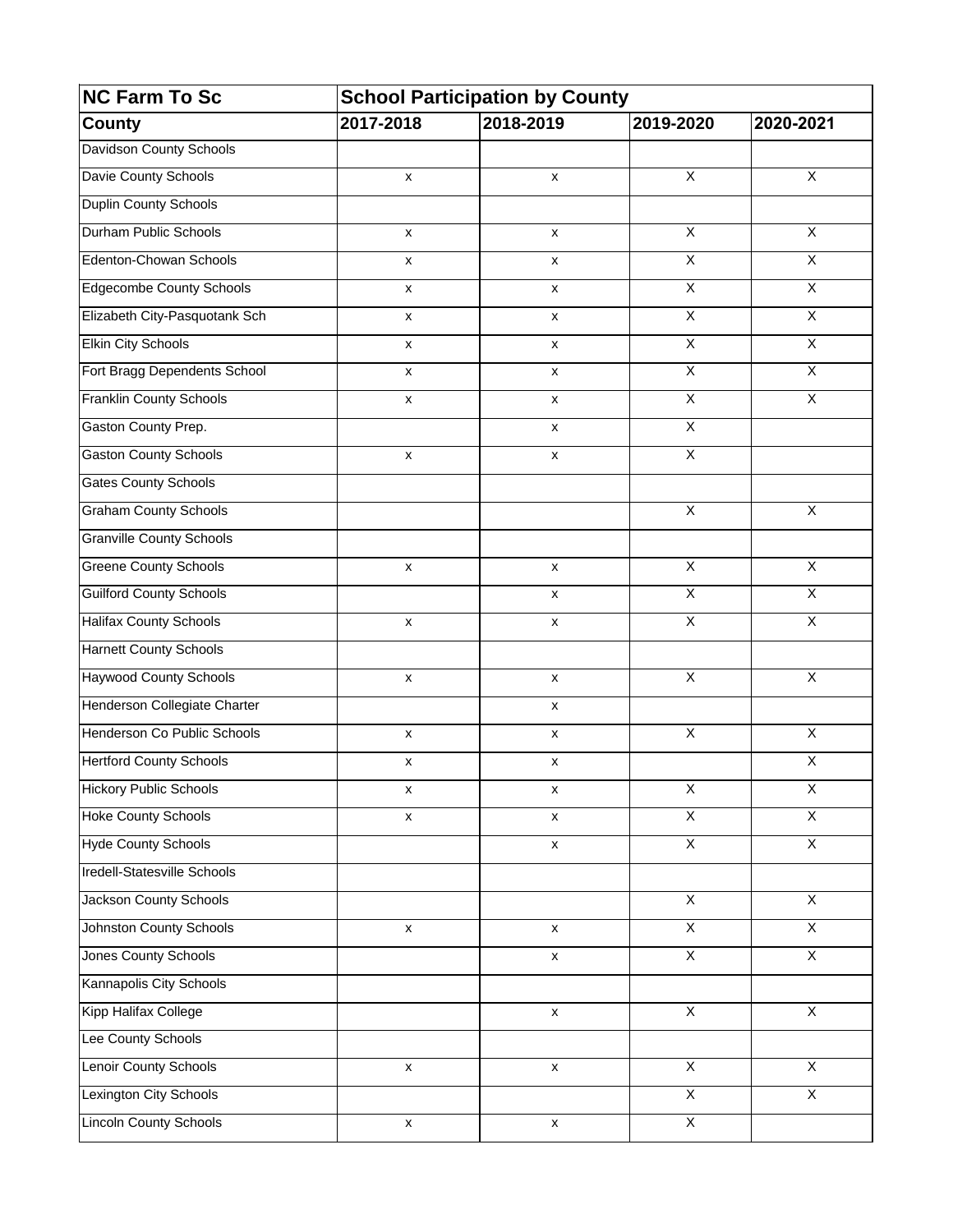| <b>NC Farm To Sc</b>              | <b>School Participation by County</b> |                    |                         |                         |  |
|-----------------------------------|---------------------------------------|--------------------|-------------------------|-------------------------|--|
| <b>County</b>                     | 2017-2018                             | 2018-2019          | 2019-2020               | 2020-2021               |  |
| <b>Macon County Schools</b>       |                                       |                    |                         |                         |  |
| <b>Madison County Schools</b>     | X                                     | X                  |                         | $\overline{X}$          |  |
| <b>Martin County Schools</b>      |                                       |                    |                         |                         |  |
| <b>Mcdowell County Schools</b>    |                                       |                    |                         |                         |  |
| <b>Mitchell County Schools</b>    |                                       |                    | $\overline{\mathsf{X}}$ |                         |  |
| <b>Montgomery County Schools</b>  | $\mathsf{x}$                          | X                  | $\overline{X}$          |                         |  |
| Moore County Schools              | X                                     |                    | $\overline{\mathsf{x}}$ |                         |  |
| Mooresville Graded Schools        | $\pmb{\mathsf{x}}$                    |                    |                         |                         |  |
| Mount Airy City Schools           | X                                     | X                  | $\overline{\mathsf{x}}$ | $\overline{X}$          |  |
| Nash-Rocky Mount Sch System       | X                                     | X                  | X                       | $\overline{X}$          |  |
| New Hanover County Schools        | X                                     | X                  | $\overline{\mathsf{x}}$ | $\overline{X}$          |  |
| Newton-Conover City Schools       | X                                     | X                  |                         | $\overline{\mathsf{x}}$ |  |
| Northampton County Schools        | X                                     |                    | $\overline{X}$          | $\overline{\mathsf{X}}$ |  |
| <b>Onslow County Schools</b>      | X                                     | $\mathsf{x}$       | $\overline{X}$          | $\overline{X}$          |  |
| <b>Orange County Schools</b>      | X                                     | X                  | $\overline{X}$          | $\overline{\mathsf{x}}$ |  |
| Pamlico County Schools            | X                                     | x                  | $\overline{X}$          |                         |  |
| <b>Pender County Schools</b>      | x                                     | x                  | $\overline{X}$          |                         |  |
| <b>Perquimans County Schools</b>  | X                                     | x                  | $\overline{X}$          | $\overline{\mathsf{x}}$ |  |
| <b>Person County Schools</b>      | X                                     | x                  | $\overline{X}$          | $\overline{\mathsf{X}}$ |  |
| <b>Pitt County Schools</b>        |                                       |                    | $\overline{\mathsf{x}}$ | $\overline{X}$          |  |
| <b>Polk County Schools</b>        | $\pmb{\mathsf{x}}$                    | $\pmb{\mathsf{x}}$ | $\overline{\mathsf{x}}$ | $\overline{X}$          |  |
| Randolph County Schools           | X                                     | X                  | X                       | X                       |  |
| <b>Richmond County Schools</b>    | $\pmb{\mathsf{x}}$                    | x                  | $\mathsf X$             | $\overline{X}$          |  |
| Roanoke Rapids Graded School Dist | X                                     | X                  | X                       | $\overline{X}$          |  |
| <b>Robeson County Schools</b>     |                                       |                    |                         |                         |  |
| <b>Rockingham County Schools</b>  |                                       | $\pmb{\mathsf{x}}$ |                         | $\overline{X}$          |  |
| Rowan-Salisbury Schools           | $\pmb{\mathsf{x}}$                    | $\pmb{\mathsf{x}}$ | $\overline{X}$          | $\overline{X}$          |  |
| <b>Rutherford County Schools</b>  |                                       |                    |                         |                         |  |
| <b>Sampson County Schools</b>     | $\pmb{\mathsf{x}}$                    | $\pmb{\mathsf{x}}$ | $\overline{X}$          | $\overline{X}$          |  |
| <b>Scotland County Schools</b>    | $\pmb{\mathsf{x}}$                    | $\pmb{\mathsf{x}}$ | $\overline{X}$          |                         |  |
| <b>Stanly County Schools</b>      | $\pmb{\mathsf{x}}$                    | $\pmb{\mathsf{x}}$ | $\overline{X}$          | $\overline{\mathsf{x}}$ |  |
| <b>Stokes County Schools</b>      | $\pmb{\mathsf{X}}$                    | $\pmb{\mathsf{X}}$ | $\overline{X}$          | $\overline{X}$          |  |
| <b>Surry County Schools</b>       | $\pmb{\mathsf{X}}$                    | $\pmb{\mathsf{X}}$ | $\overline{X}$          | $\overline{X}$          |  |
| Swain County Schools              |                                       |                    |                         | $\overline{X}$          |  |